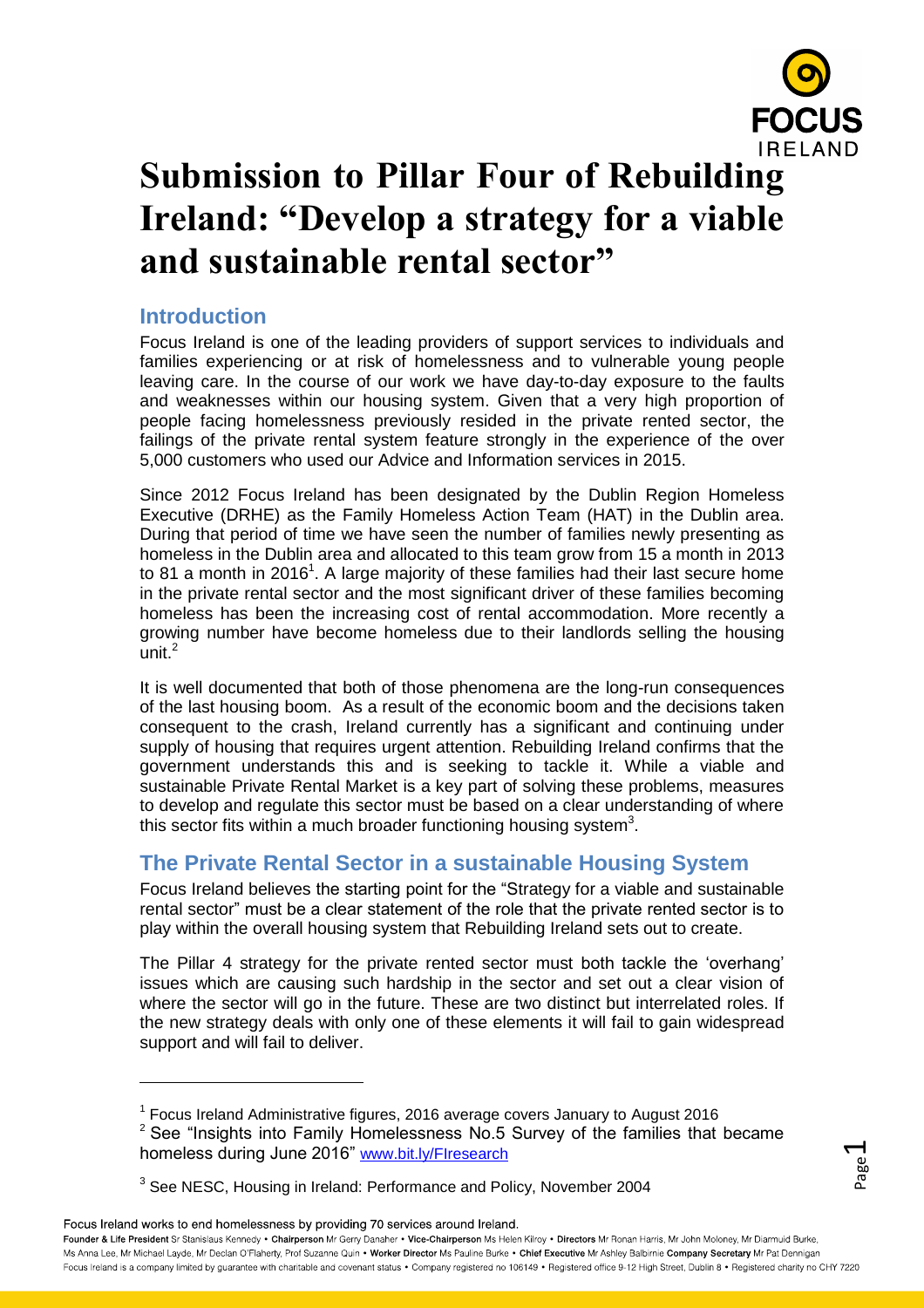

The following are some of the key features needed to create a functioning and sustainable housing market which is also capable of addressing the immediacies of the current homelessness crisis:

- Because of the debt levels involved, traditional home ownership is not a realistic or sustainable goal for a growing proportion of our population, particularly younger people and low-to-middle income households. It is not sustainable to overcome this by re-introducing forms of public subsidy to aspiring home owners. As result, a sustainable housing system for the future is likely to require lower levels of home ownership than Ireland has historically aspired to. This, in turn, requires policies that will make other forms of housing tenure secure and attractive.
- Different forms of 'public' or 'subsidised' rental housing will be needed to provide homes for a larger and more diverse section of the population. A number of forms of sustainable and long-term public investment will required to make this happen.
- A functioning housing system needs to reflect that people aspire to an experience of community, home and neighbourhood as well as housing. Mixed tenure communities are a key part of delivering this, but communities providing homes for a range of household type are also important.
- The private rented sector should be viewed as form of housing tenure with its own contribution to make to the housing system, rather than as a temporary second choice for those who are saving to own their own home or waiting on a social housing list. This cannot be achieved if investment in the private rented market is primarily driven by expectations of capital asset appreciation. Being a landlord in the private rented sector needs to be regarded for tax and regulatory purposes not as an investment in an asset but as an investment in a business – where the business is the provision of secure homes to customers.

These elements, working together, can protect society and the economy from the cycle of inflated and deflated housing markets by increasing the policy instruments available to the state to maintain a more consistent balance between demand and supply for housing.

The framework set out in Rebuilding Ireland has many of the elements within it that are required to ensure that the private rental market can fulfil the roles required of the sector in such a framework. As is widely recognised, the success of the strategy will be in finding the correct balance between regulation and incentive.

We note the viewpoint that 'one size does not fit all' within the private rented sector, and the view expressed by some groups that a range of tenancy types should be developed with different contractual obligations and different rights for different classes of tenants. While we recognise that different forms of investment structure may be appropriate for different parts of the market, Focus Ireland believes that the rights and obligations of tenants should be derived from their rights as citizens and their human right to provide themselves with secure housing. We would be deeply concerned that the development of a range of potential tenancy agreements would

Page  $\boldsymbol{\sim}$ 

Focus Ireland works to end homelessness by providing 70 services around Ireland.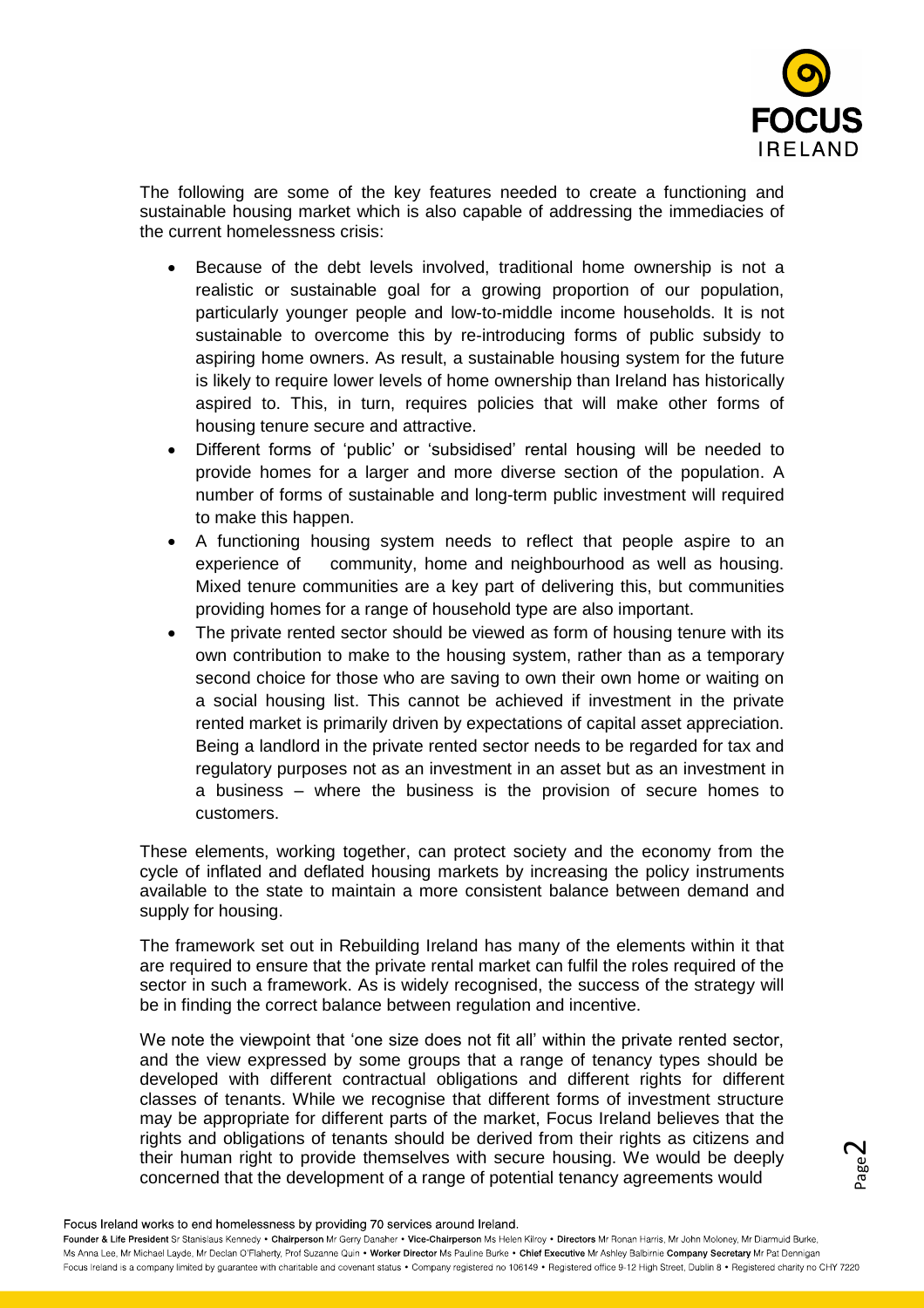

be not only confusing but would also result in more vulnerable tenants having access only to the most insecure form of tenancy agreement. Selection of housing tenure is by no means entirely a matter of free choice in the free market; broadly speaking people aspire to the highest level of security, social connection and quality that they can afford. The role of state regulation of tenancy contracts is then to provide core standards and tenancy legislation which protects all tenants.

Pillar 4 of the action plan sets out that the rental strategy will be structured around four key areas: security, standards, supply and services. For ease of reference this submission will follow that structure.

# **Security**

The private rental market in Ireland currently provides homes for more than 20% of households, with recent figures suggesting this may be growing. Rebuilding Ireland explicitly states that it is the intention to maintain existing levels of rental stock and to encourage investment in additional supply. Given the overall increases in all forms of housing envisaged in the plan, it is not clear what level of private rental housing stock is envisaged by the government but even if the status quo were to be maintained then more than 1 in 5 households will continue to make their homes in the private rental sector.

Despite the dire warnings from landlord groups at the time, the wave of private rental regulation from 2004 onward heralded a substantial increase in both the number and proportion of homes provide by that sector. The greater sense of security experienced by tenants and landlords encouraged both demand and supply. Many of the negative features which had made the private rented sector unpopular prior to 2004, such a poor physical standards and insecure leases, were removed.

It is worth noting that prior to 2004, homeless services would have been very cautious about encouraging a person to move out of emergency accommodation into private rented housing, because of the low standards and insecurity involved. From around 2004 onwards this caution declined and exits to the private rented sector became the main route out of homelessness under the 'A Way Home' strategy.

The two key sources of insecurity – absence of rent regulation and the right of the landlord to terminate the lease for certain reasons – did not feature in practical experience until well into the economic crisis. However in the last three years they have come to dominate tenant experience in the sector, completely undermining all other provisions designed to create security.

The escalation of these sources of insecurity co-incided with large numbers of households who had been living in the private rented sector and providing for their own rents from their wages becoming unemployed and having to rely on Rent Supplement to maintain their homes. In this way, the burden of regulatory weakness in the private rented sector came to fall first on households that had recently lost employment and from there onto public expenditure.

A 2014 report for the European Commission on rental market regulation<sup>4</sup> reviewed rent stability and tenant-landlord relations across Europe. The report shows that Irish

Focus Ireland works to end homelessness by providing 70 services around Ireland.

 $\overline{a}$ 

Page ന

<sup>&</sup>lt;sup>4</sup> [http://ec.europa.eu/economy\\_finance/publications/economic\\_paper/2014/pdf/ecp515\\_en.pdf](http://ec.europa.eu/economy_finance/publications/economic_paper/2014/pdf/ecp515_en.pdf)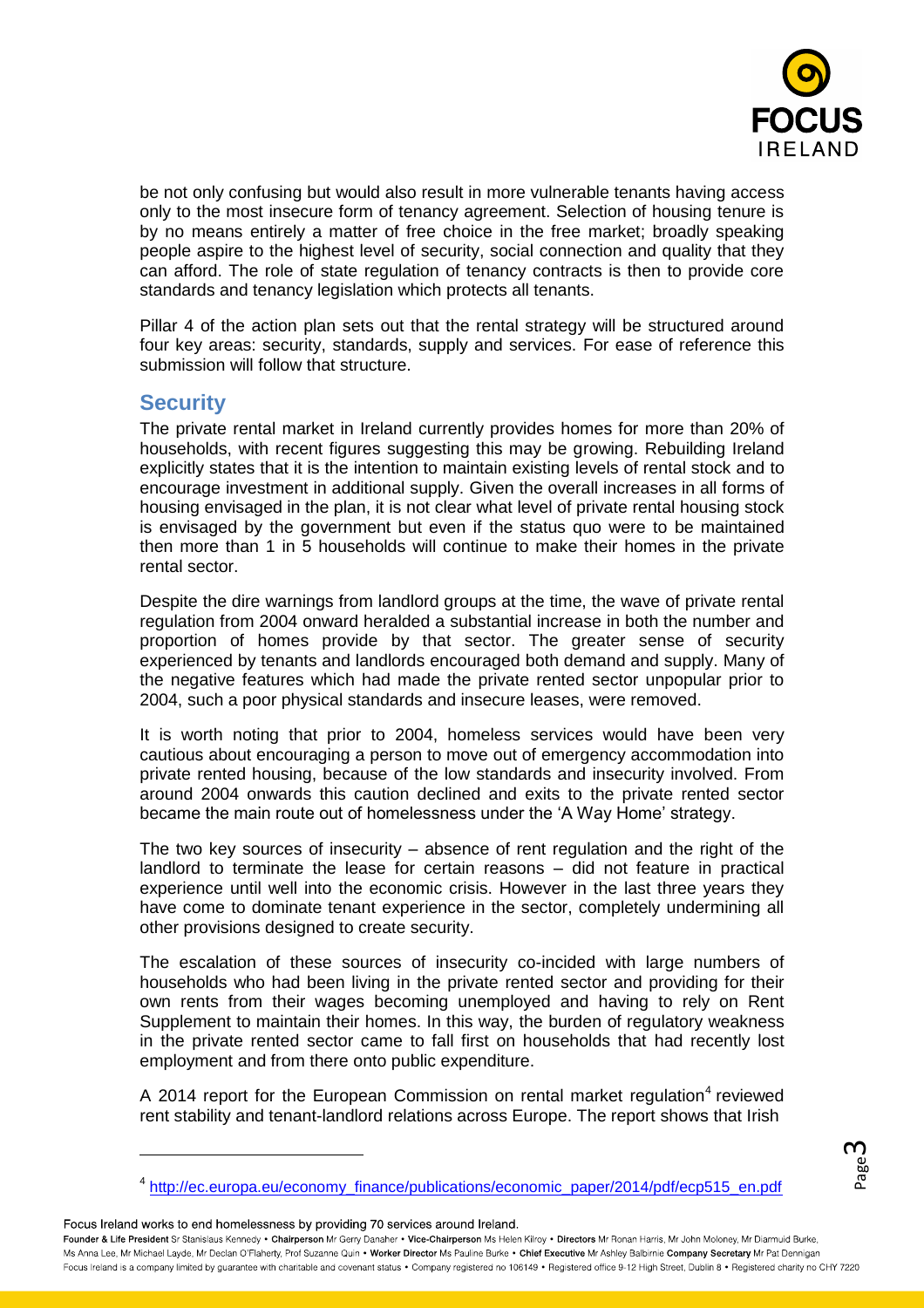

Page 4

tenants experience lower levels of rent stability than other Europeans and that Ireland has a tenancy protection system that favours landlords.

The experience of the last 4 years clearly demonstrates that tenants, landlords and the public exchequer all require a greater degree of rent certainty and security of tenure.

Focus Ireland believes that the following range of measures will assist both in tackling the current problems and establish a fair and sustainable structure for the future.

#### **Indexing Rent Increase**

Focus Ireland believes that rental increases should be linked to an appropriate index. We recognise there are some technical difficulties in deciding the best index to use. We also recognise that landlords need assurances that the Government will not arbitrarily make decisions which add to their costs, while at the same time removing their capacity to recoup these costs. Similar concerns exist on the tenant side and this points to the need for a clear mechanism to recalibrate the link in the very rare circumstances where unforeseen factors result in disproportionate impacts on the agreed index.

The DKM report commissioned by the PRTB gave a disproportionate weight to criticisms of index linking of rents. A large part of this argument relies on a speculative piece of analysis of what would have happened to rents if an index were introduced at an inappropriate time. In our view this analysis demonstrates not that an index is a bad idea but rather that indexing systems should be used as a broad policy instrument and not as an 'iron rule'.

Nevertheless, some form of broad linkage between cost inflation and increases in rents during tenancies is the foundation of security in the sector, both for tenants and landlords. Consideration should be given to creating some form of advisory council, involving both landlord and tenant representatives along with experts, analogous to the review mechanism in the National Minimum Wage.

#### **The removal of the cyclical aspect of Part 4 tenancies.**

The number of tenancies which are terminated using the opportunity provided by the '4 year cycle' of tenancies is unknown, and such cases do not feature strongly in our case work. This suggests that removing this provision would not in practice cause any problems for landlords. On the other hand, its removal would be an important step in creating a new culture of long-term sustainable tenancies in the sector.

Allowing for indefinite leases will move Ireland in line with many other European jurisdictions. As noted in the NESC report on Ireland's private rental sector<sup>5</sup>, indefinite leases contribute more to the sector than simply giving tenants peace of mind. Indefinite leases contribute to the stabilising of rent increases and provide landlords with a more stable income.

It is recognised that removing the 4 year cycle in which landlords can evict tenant's places much greater focus on the other conditions under which landlords can terminate tenancies.

Focus Ireland works to end homelessness by providing 70 services around Ireland.

 $\overline{a}$ 

<sup>&</sup>lt;sup>5</sup> NESC, Pathways to Secure Occupancy and Affordable Supply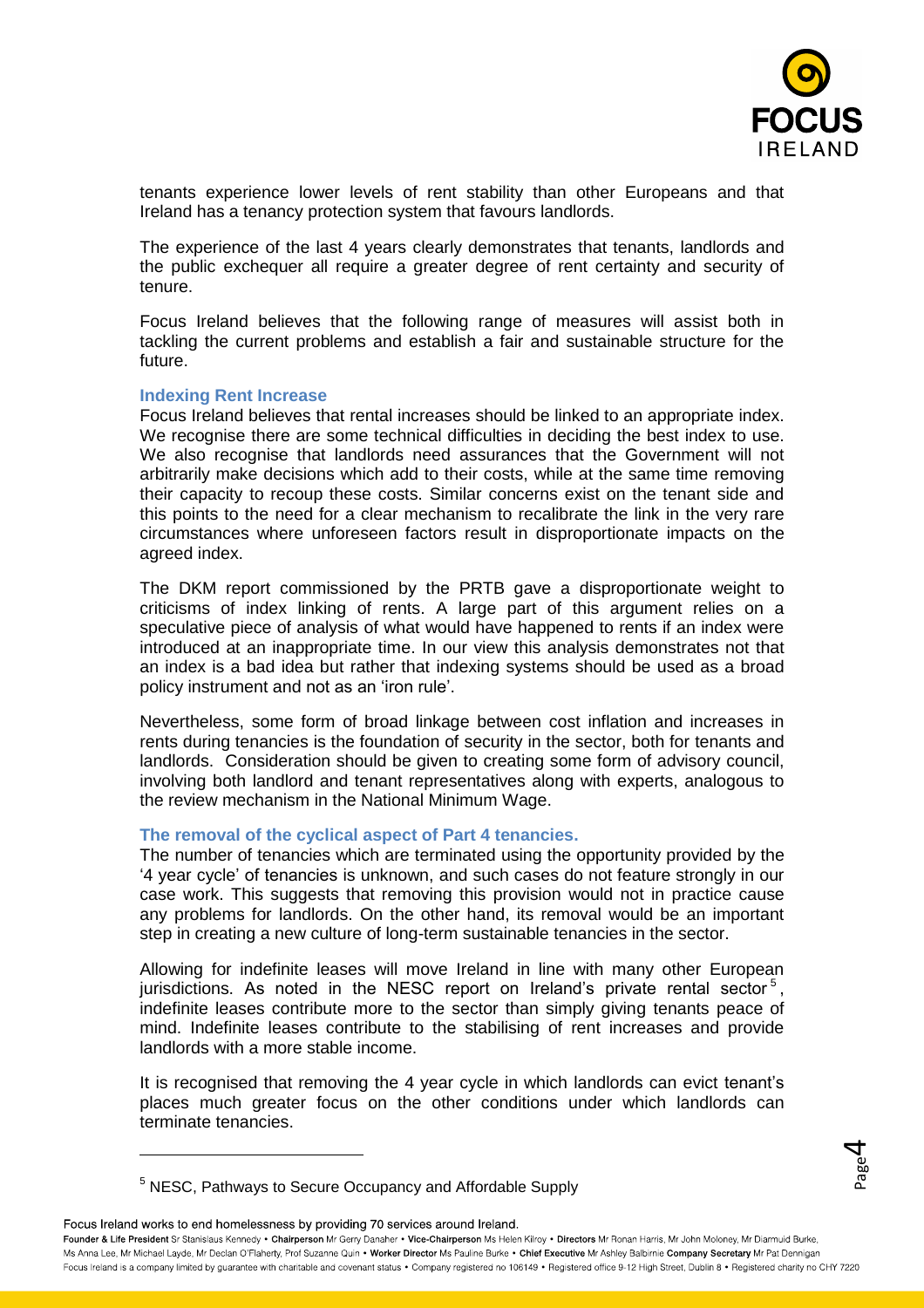

## **Sale of property as ground for termination**

The right of a landlord to terminate a tenancy on the ground that they wish to sell the property has emerged in recent years as a major insecurity for tenants.

In recent months, some 30-40% of presentations to Focus Ireland's homeless prevention service reported that they had received a notice of termination on foot of their landlord planning to sell the property. According to the Central Bank, in June 2016 there almost 15,000 buy-to-let mortgages where the landlord was in arrears of more than two years. In the first six months of the year, over 600 of these buy-to-let properties were repossessed by the banks and sold - almost always after the household renting in the accommodation had been evicted. This large number of buy-to-let properties in substantial arrears is likely to remain a major source of insecurity for a number of years.

The Rebuilding Ireland Action Plan acknowledges the importance of prevention in tackling homelessness. There is an urgent need to slow down the number of households entering homelessness.

As noted above this is one of the most significant 'overhang' problems facing the sector.

However this is not just a short term problem, if we are to ensure that the private rental sector is to be a place that provides a viable medium to long-term home for individuals and families then the potential to lose that home must be reasonably limited. Crucially the existence of this clause creates a context in which investors are encouraged to enter the private rented market on the basis of the asset value of the housing unit, rather than a business in which the tenant is a stakeholder.

If we are to create a private rented sector which creates sustainable and secure homes then we need to find a way to attract investment which sees being a landlord as a long-term business, with rental return being a much greater motivating factor than capital appreciation. Capital appreciation will, of course, remain a factor for such investors but the need to liquidate the asset at short notice and as a vacant unit will be much less.

Therefore Focus Ireland calls for the removal of the provision under which landlords have right to evict the tenant in any property they wish to sell. This would not limit the right of the landlord to sell the property, but it would require the property to be sold with the tenant in situ – along the lines of 'tenant not affected' sales familiar in the commercial property sector.

We further believe that it is an urgent necessity to remove this 'right to evict to sell' for existing properties. It may be impossible and unfair to do this for all properties which are tenanted, as it may be contrary to the expectations of the landlord and the financial institution which funded the loan. However we believe it is possible and reasonable to do so for all properties which were purchases using a mortgage product specifically designed and described for the 'buy-to-let' market.

The case for retrospective removal of this 'right to evict to sell' is overwhelming where the 'buy-to-let' loan also attracted Section 23 tax reliefs.

This large number of 'buy-to-let' tenancies is the substantial legacy from past errors made at an individual, institutional and policy level. At present the penalty for these errors is falling primarily on the tenants who are being evicted – who are the only party to the contracts involved who did not enter them knowing the risk involved.

Page ഥ

Focus Ireland works to end homelessness by providing 70 services around Ireland.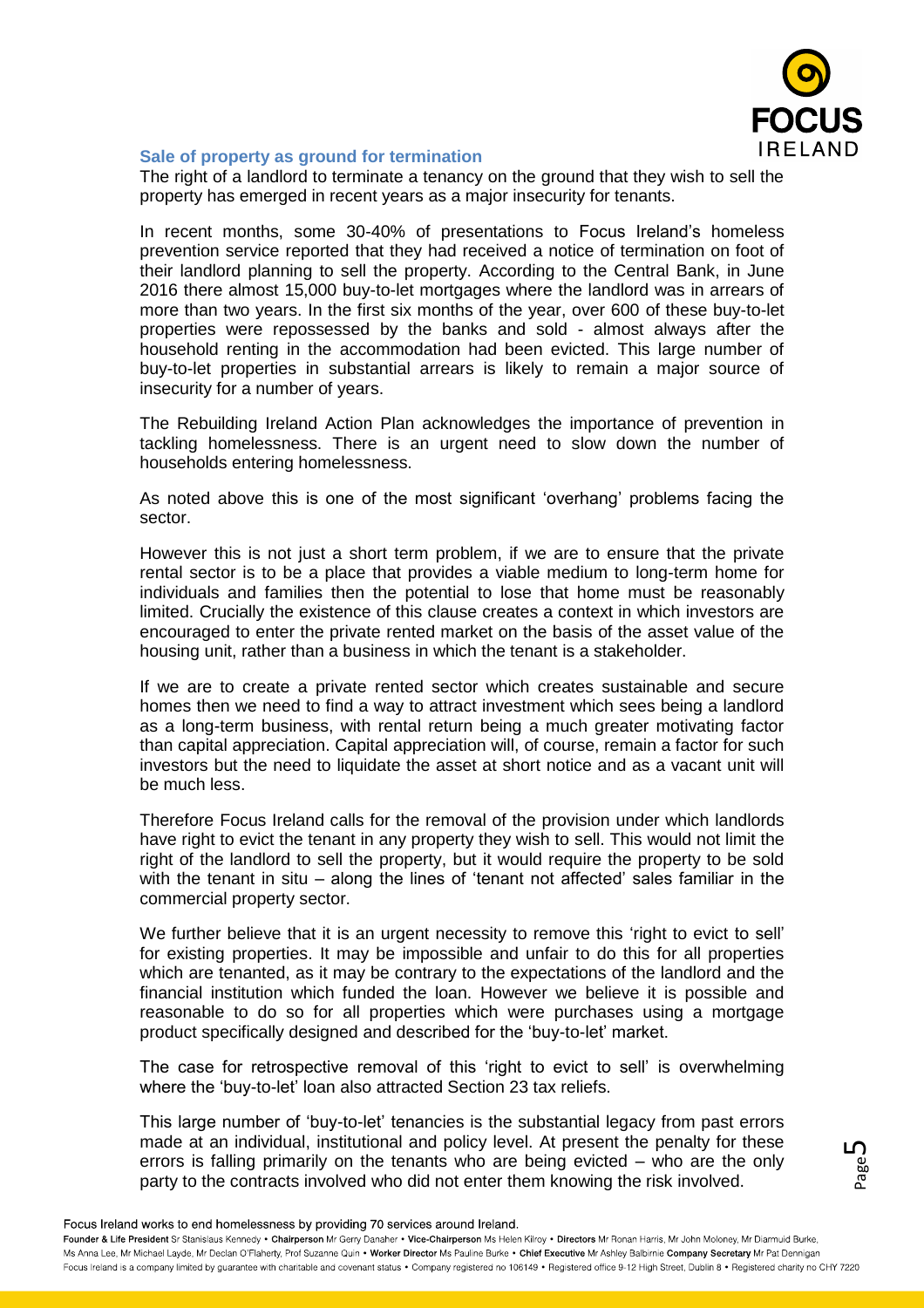

## **Use of the property by family as a ground for termination**

The provision under which landlords can evict tenants to use the property themselves or for the use of family also creates a degree of insecurity for the tenant. In our experience, this is a much less common cause of eviction. It also presents much greater problems to regulate where in Ireland the majority of landlord own 1 or 2 properties, and many have started renting as a temporary solution to their own financial difficulties.

Focus Ireland would support making the rights of landlords in these circumstances more limited, through specifying, for instance, that eviction could not take place where family members only required the premises for a short period.

In order to balance these rights there is a need to ensure that provision is made for compensation to be paid to the tenant where they are required to leave under this clause.

## **Early Legislative Actions in this Area**

Two amendments are incorporated in the new Planning and Development (Amendment) Bill 2016 as early legislative actions under Rebuilding Ireland. These are to amend Part 4 and to introduce the so called 'Tyrellstown amendment' to curb the power of institutional investors to evict in pursuit of vacant possession. While these are welcome, Focus Ireland believes that neither action goes far enough.

The current Part 4 provision for a new probationary period every four years creates an opportunity for landlords to evict tenants without cause and results in undue uncertainty for some tenants. It is particularly problematic for tenants of Approved Housing Bodies who previously held indefinite tenancies. The proposed amendment essentially narrows this 'four yearly opportunity to evict without cause' and makes it technically more difficult for landlords who wish to avail of it to time their eviction notices, but the unfair insecurity is retained. We recognise that the broader issue is more appropriately dealt with in legislation arising from the strategy.

The 'Tyrellstown amendment' is proposed as a means to curb the power of institutional investors to evict in pursuit of vacant possession. However the amendment is very limited in scope and essentially only limits the investor to seeking vacant possession from 19 families in a six month period in a given estate. The families which are in reality being evicted into homelessness on an almost daily basis will not be covered by this amendment. Focus Ireland strongly believes that the amendment discussed above, requiring that 'buy-to-let' properties must be sold with the tenant in situ, is urgent and targeted, and should be included in the current legislation.

# **Supply**

The data about investment and dis-investment in the private rented sector is partial and contradictory. While there appears to be good evidence that the overall number of rental properties is growing, there is also overwhelming evidence that landlords in particular sectors are selling up (or being required to sell up by lending agencies) in substantial numbers. Focus Ireland's experience indicates that this is a rapidly accelerating trend.

One reasonable hypothesis is that supply is expanding at the top end of the market, responding to the opportunity provided by above average income families unable to purchase, but shrinking in the lower part of the market. This highlights the importance

Page 6

Focus Ireland works to end homelessness by providing 70 services around Ireland.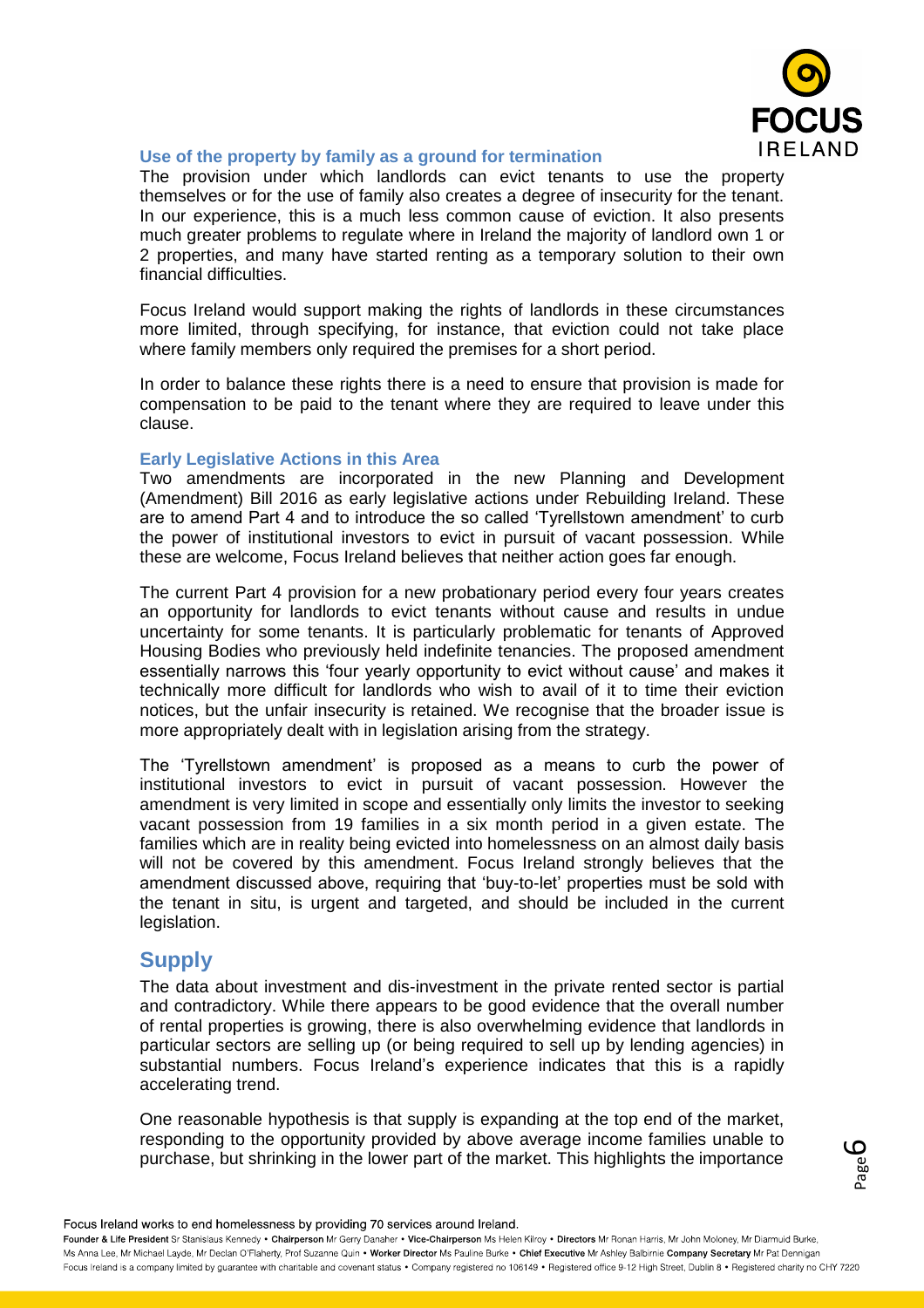

of looking at the question of supply right across the sector rather than as a single phenomenon.

Rebuilding Ireland has outlined a number of initiatives that will seek to increase the stock of private rental accommodation in the state. This includes the encouragement of the build to rent sector and rolling out of the affordable rental scheme.

Focus Ireland believes that setting out a clear and reliable pathway for the future of the sector will be the single most important policy instrument for attracting the investment needed to increase the sector.

#### **Build to Rent**

The encouragement of the build to rent sector targeted at institutional owners, while quite aspirational as sketched out in Rebuilding Ireland, has the potential to provide a useful and credible response to the shortage of accommodation. It may prove to be particularly useful in growth areas such as the docklands where there would appear to be a high and growing level of demand that could be met by such an initiative.

Good planning regulations for such developments has the capacity to make them a much more attractive place to live than apartments built for owner occupiers which are then used for rental on a piecemeal basis. Progress in this area is also important as it is the key area where the private rented strategy can be an engine to drive completely new housing supply, rather than be dependent for supply on purchasing property built primarily for the owner-occupier market.

However, it is of great concern that property companies report that, even at the current high rents, there are few areas where such projects would be viable. Such areas are exclusively at the higher, luxury end of the market. To some extent this reflects the problems of building costs and land prices which also beset the owner occupier market. Rent certainty would help to create a more predictable context for long-term investment decisions, but work is also required to develop financing instruments operating over the required period. The concentration here should not be exclusively on large scale institutional investors, models can be developed which allow individuals who wish to invest in property to combine in ways which can lead to construction of new projects and provide the investor with on-going income and asset appreciation without the demands of individual landlordism. The strategy should act as a catalyst to developing such models.

It is crucial that public policy in this area proceeds in such a way as to ensure that such developments (and the quality of life they can deliver) are available across a range of income levels and this does not develop as an exclusively 'top end' approach.

#### **Affordable Rental**

Affordable rental models of accommodation provision have the potential to provide homes to those on moderate household incomes but who do not qualify for social housing supports. Such an initiative, if well considered and delivered, would have the potential to deliver a number of positive outcomes and would be welcomed.

We note that Rebuilding Ireland commits to delivering 2,000 rental properties by 2018.

Page  $\blacktriangleright$ 

Focus Ireland works to end homelessness by providing 70 services around Ireland.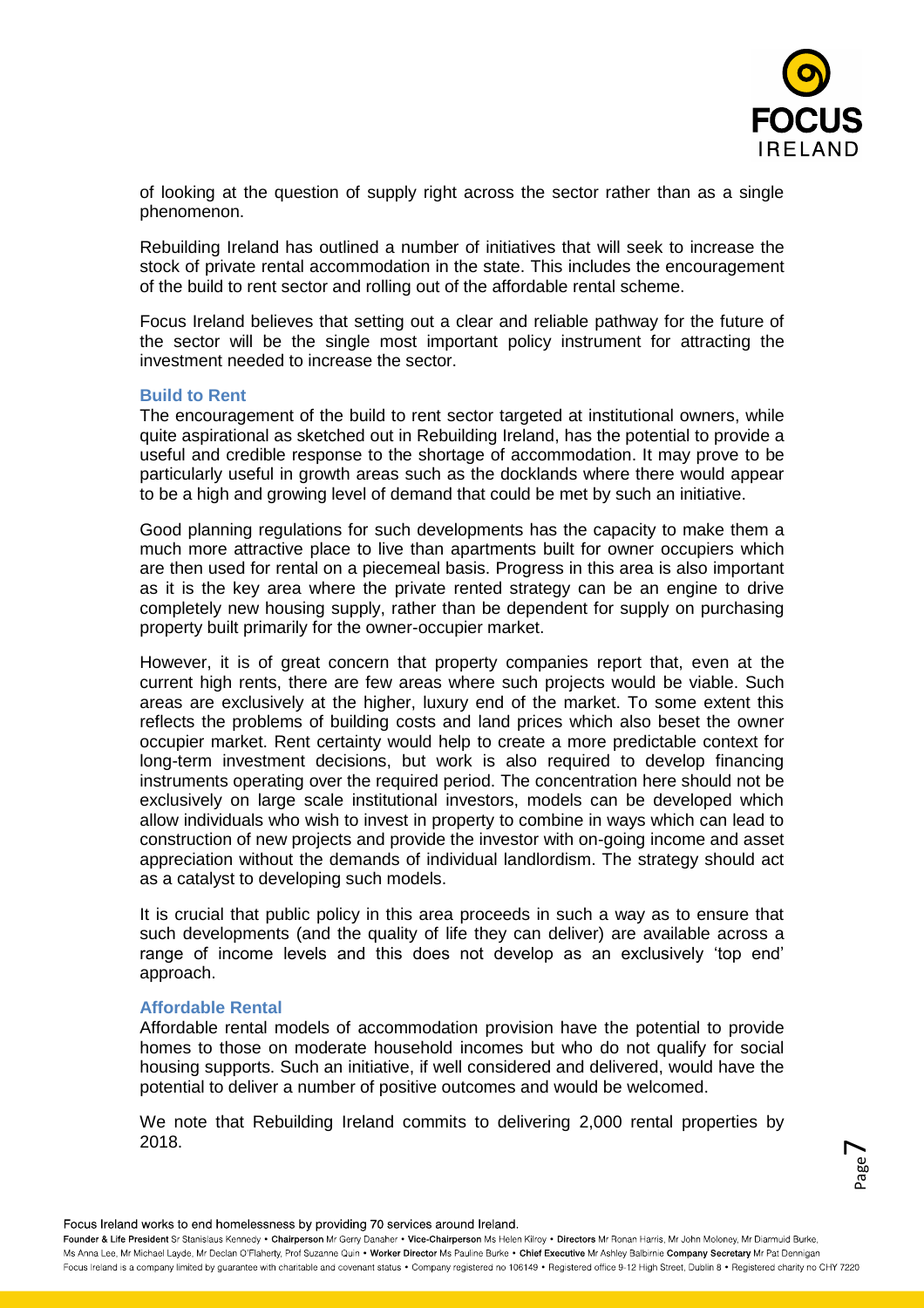

However the structure of the scheme is not well developed in the plan. In the first paragraph it is described as for those who 'fall outside the scope' of social housing supports. But the first goal of the programme is to reduce pressure on social housing lists. It is hard to see how these statements can be reconciled.

The funding levels outlined for this initiative in Rebuilding Ireland suggest  $\epsilon$ 5,000 per unit which in turn seems to indicate that the initiative is envisaged as a subsidy paid directly to landlords who would in turn reduce rent rates.

Focus Ireland believes that support for affordable rental should be directed to local authorities and approved housing bodies. This would allow AHBs to broaden the range of tenures they provide to create more diverse and sustainable communities.

Furthermore, directing this approach to the not-for-profit sector reduces the risk which exists with any revenue-based subsidy that it is simply absorbed by the market. Directing funding to local authorities and approved housing bodies to develop more affordable rental means that rent from affordable rental provides a source of income to AHBs which can be used to increase stock, maintenance standards and services.

#### **Single Person Accommodation**

It is the experience of Focus Ireland that it is single people who often experience the greatest problems with poor quality private rented accommodation.

This is partly because of the historic and continuing failure of local authorities and AHBs to build social housing for single people. It is unlikely that the private market, particularly a private market that is moving toward higher levels of quality and professionalism, is going to meet the needs of low income, vulnerable citizens without encouragement.

We assume that the private rented strategy will address the changing structure of Irish households, and the growing need for single person accommodation. We strongly recommend that this analysis also extends to the challenges faced by particularly vulnerable single people – whether these are young people, elderly people, or vulnerable single people generally.

Secure housing solutions to these groups will involve the Local Authorities and Approved Housing Bodies, but specific consideration of their needs must be included in the private rented strategy.

## **Housing Assistance Payment**

When the roll out of the Housing Assistance Payment is complete the number of households that will be able to avail of this payment will be substantial. Research undertaken on household income distribution by NERI in 2014 showed that 33% of households had an income of less that €27,000 and the median household income was just over €38,000.

This means that the potential growth of households to be supported by the state while living in the private rental market is significant. This potential exposure of the state to the peaks and troughs of the market requires attention

# **Standards**

Focus Ireland services are still seeing significant instances of very poor quality accommodation in the private rental system. The current standards were developed

Page 00

Focus Ireland works to end homelessness by providing 70 services around Ireland.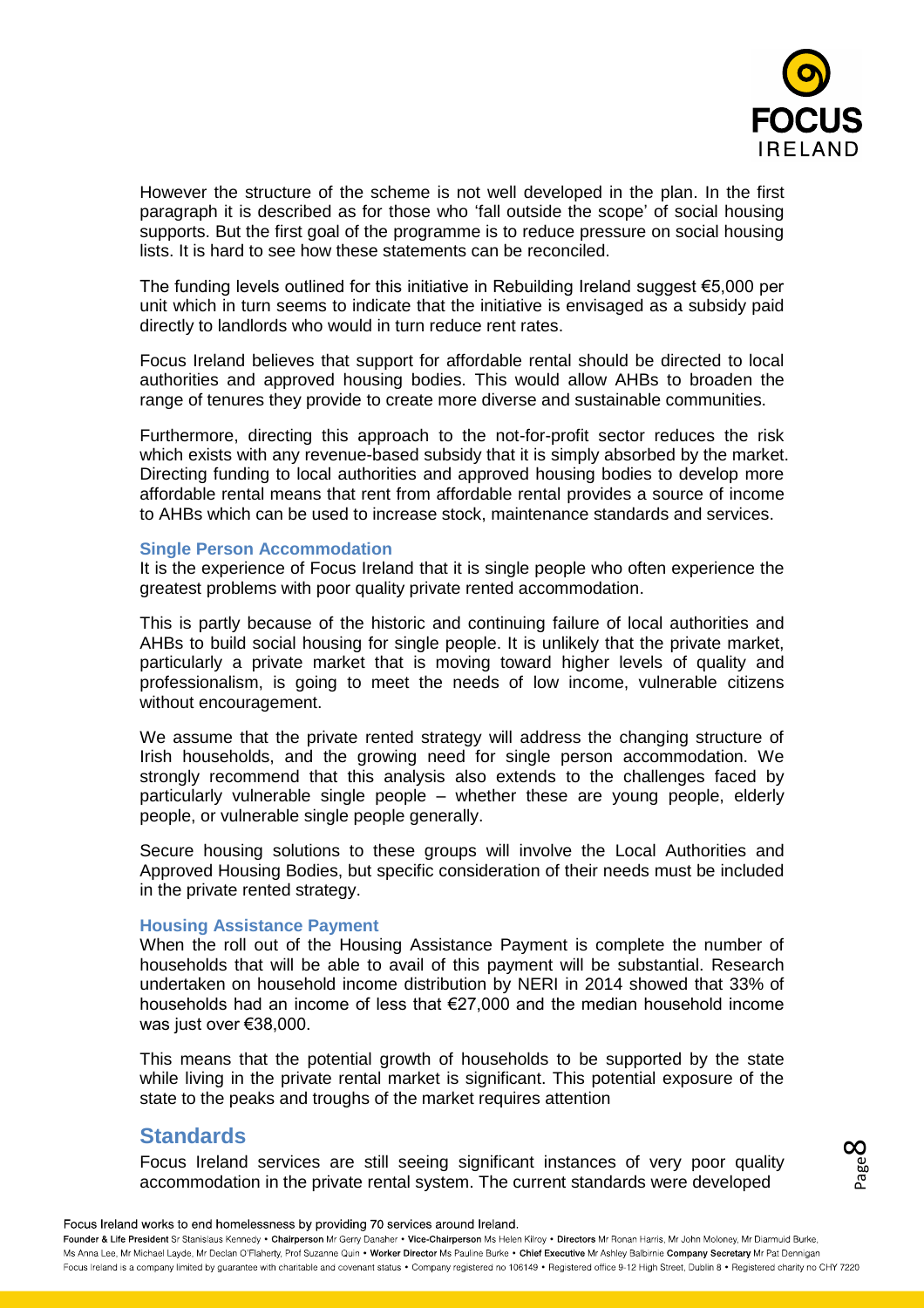

in 2008 with a lead in time of 5 years allowed to the sector. In 2013 the inspections on the current standards began. Despite this there is still accommodation in the system that not only does not meet the standards but has not yet been inspected.

Focus Ireland welcome the review of standards and focus on the enforcement of standards in the private rental sector. It is clear that the reliance on local authorities to carry out this task has had very disappointing results in many areas. There is a very strong case for a national framework and reporting structure for such reports to meet that ambition.

# **Services**

The Rebuilding Ireland Action Plan commits to the reform of the RTB to improve services for tenants and landlords. The RTB has significantly improved its efficacy in recent times by speeding up its dispute resolution process. This development is to be welcomed.

## **Funding of the RTB**

Focus Ireland believes that the RTB plays an essential role in regulating a key part of the housing market in the interests of society generally and under the authority of the Oireachtas.

As such we believe that strong consideration should be given to funding its operation from general taxation rather than through individual subscriptions by landlords. Funding the RTB from general taxation would demonstrate its role as a key regulatory arm of the state and increase its standing with landlords.

#### **Support for Tenants**

Approved Housing Bodies now operate within the remit of the RTB and parties can avail of the services provided. We welcome the commitment to place a greater emphasis on non-adversarial dispute resolution and prevention. However, in doing so, the RTB must acknowledge the spectrum of needs experienced by tenants of AHBs. Since the introduction of the Residential Tenancies (Amendment) Act 2015, Focus Ireland has advocated for specific supports for tenants engaged in a dispute with a housing association. Our advice and information services have already been approached by a number of tenants from other AHBs who are in need of support. We are concerned that more tenants are not being supported in any way and may find engaging with the RTB difficult as a result.

#### **Education and Awareness**

In addition, we would very much welcome steps to improve awareness by tenants and landlords of their rights and responsibilities. While the RTB has invested in advertising aimed to alert individuals about their services, heed must be paid to the perceived power imbalance between landlord and tenant, particularly in the midst of a housing crisis. Some customers who seek support from our services have experienced patently unacceptable conditions in properties, but felt unable to refer matters to the RTB for fear of losing their home. This is particularly true of tenants on lower-incomes who are at the mercy of market. It must be clearly communicated to these tenants that unacceptable conduct by landlords can and should be reported, regardless of whether they have a formal tenancy agreement in place.

#### Focus Ireland works to end homelessness by providing 70 services around Ireland.